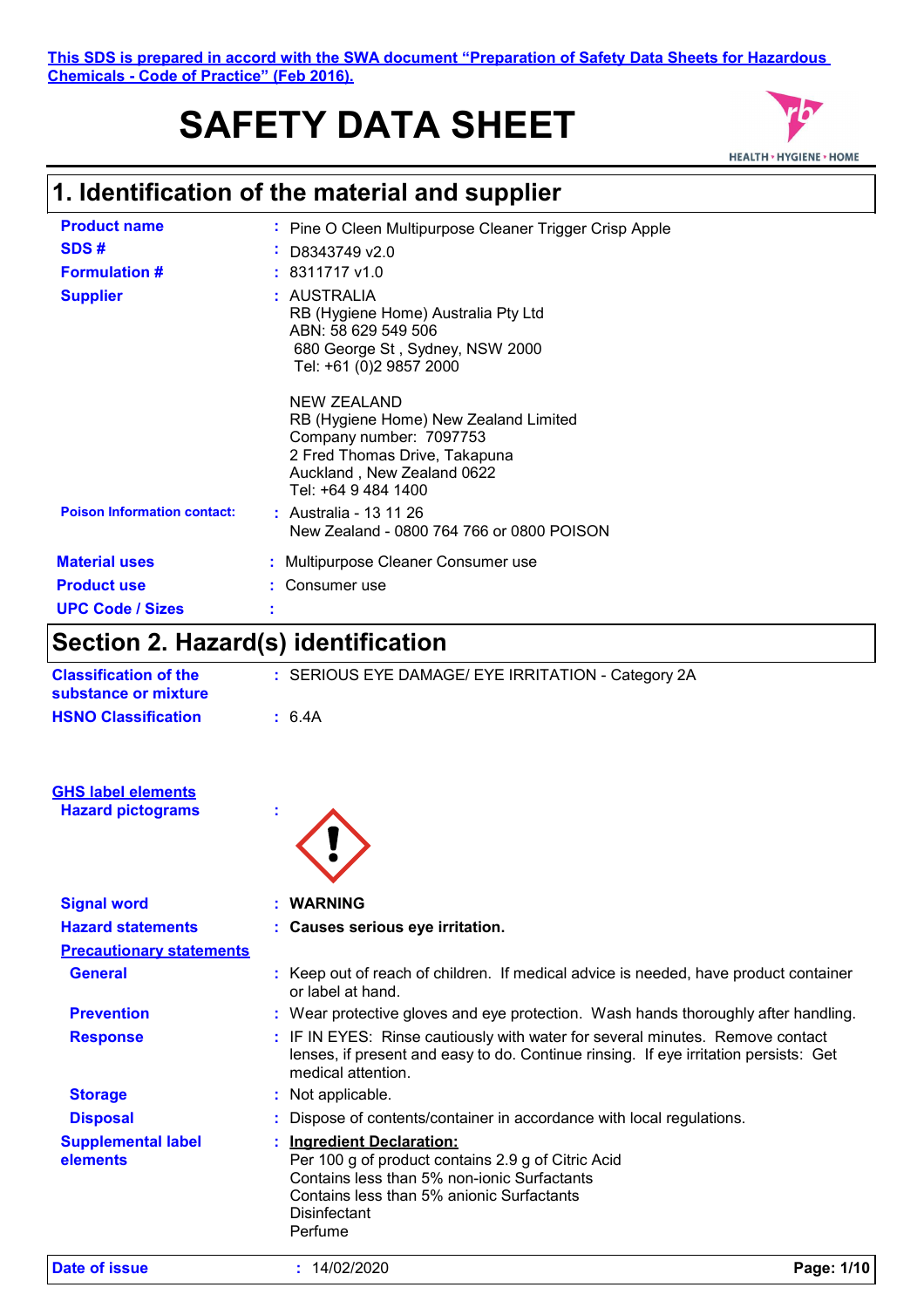# **Section 2. Hazard(s) identification**

**Recommendations :** No known significant effects or critical hazards.

**Other hazards which do not :** None known. **result in classification**

# **Section 3. Composition and ingredient information**

**Substance/mixture :**

: Mixture

| <b>Ingredient name</b>             | $\%$ (w/w) | <b>CAS number</b> |
|------------------------------------|------------|-------------------|
| sodium hydroxide                   | צ≥         | 1310-73-2         |
| Citric acid                        | צ≥         | 77-92-9           |
| Linear Alkylbenzene Sulphonic Acid | צ≥         | l 85536-14-7      |

 **Other Non-hazardous ingredients to 100%**

**Occupational exposure limits, if available, are listed in Section 8.**

### **Section 4. First aid measures**

### **Description of necessary first aid measures**

| Eye contact         | : Immediately flush eyes with plenty of water, occasionally lifting the upper and lower<br>eyelids. Check for and remove any contact lenses. Continue to rinse for at least 10<br>minutes. Get medical attention.                                                                                                                                                                                                                                                                                                                                                                                                                                                                                                                                                                                                            |
|---------------------|------------------------------------------------------------------------------------------------------------------------------------------------------------------------------------------------------------------------------------------------------------------------------------------------------------------------------------------------------------------------------------------------------------------------------------------------------------------------------------------------------------------------------------------------------------------------------------------------------------------------------------------------------------------------------------------------------------------------------------------------------------------------------------------------------------------------------|
| <b>Inhalation</b>   | : Remove victim to fresh air and keep at rest in a position comfortable for breathing.<br>If not breathing, if breathing is irregular or if respiratory arrest occurs, provide<br>artificial respiration or oxygen by trained personnel. It may be dangerous to the<br>person providing aid to give mouth-to-mouth resuscitation. Get medical attention if<br>adverse health effects persist or are severe. If unconscious, place in recovery<br>position and get medical attention immediately. Maintain an open airway. Loosen<br>tight clothing such as a collar, tie, belt or waistband.                                                                                                                                                                                                                                 |
| <b>Skin contact</b> | : Flush contaminated skin with plenty of water. Remove contaminated clothing and<br>shoes. Get medical attention if symptoms occur. Wash clothing before reuse.<br>Clean shoes thoroughly before reuse.                                                                                                                                                                                                                                                                                                                                                                                                                                                                                                                                                                                                                      |
| <b>Ingestion</b>    | : Wash out mouth with water. Remove dentures if any. Remove victim to fresh air<br>and keep at rest in a position comfortable for breathing. If material has been<br>swallowed and the exposed person is conscious, give small quantities of water to<br>drink. Stop if the exposed person feels sick as vomiting may be dangerous. Do not<br>induce vomiting unless directed to do so by medical personnel. If vomiting occurs,<br>the head should be kept low so that vomit does not enter the lungs. Get medical<br>attention if adverse health effects persist or are severe. Never give anything by<br>mouth to an unconscious person. If unconscious, place in recovery position and get<br>medical attention immediately. Maintain an open airway. Loosen tight clothing such<br>as a collar, tie, belt or waistband. |

|                                       | Most important symptoms/effects, acute and delayed                                       |            |
|---------------------------------------|------------------------------------------------------------------------------------------|------------|
| <b>Potential acute health effects</b> |                                                                                          |            |
| <b>Eye contact</b>                    | : Causes serious eye irritation.                                                         |            |
| <b>Inhalation</b>                     | : No known significant effects or critical hazards.                                      |            |
| <b>Skin contact</b>                   | : No known significant effects or critical hazards.                                      |            |
| Ingestion                             | : No known significant effects or critical hazards.                                      |            |
| <b>Over-exposure signs/symptoms</b>   |                                                                                          |            |
| <b>Eye contact</b>                    | Adverse symptoms may include the following:<br>pain or irritation<br>watering<br>redness |            |
| <b>Inhalation</b>                     | : No specific data.                                                                      |            |
| Date of issue                         | : 14/02/2020                                                                             | Page: 2/10 |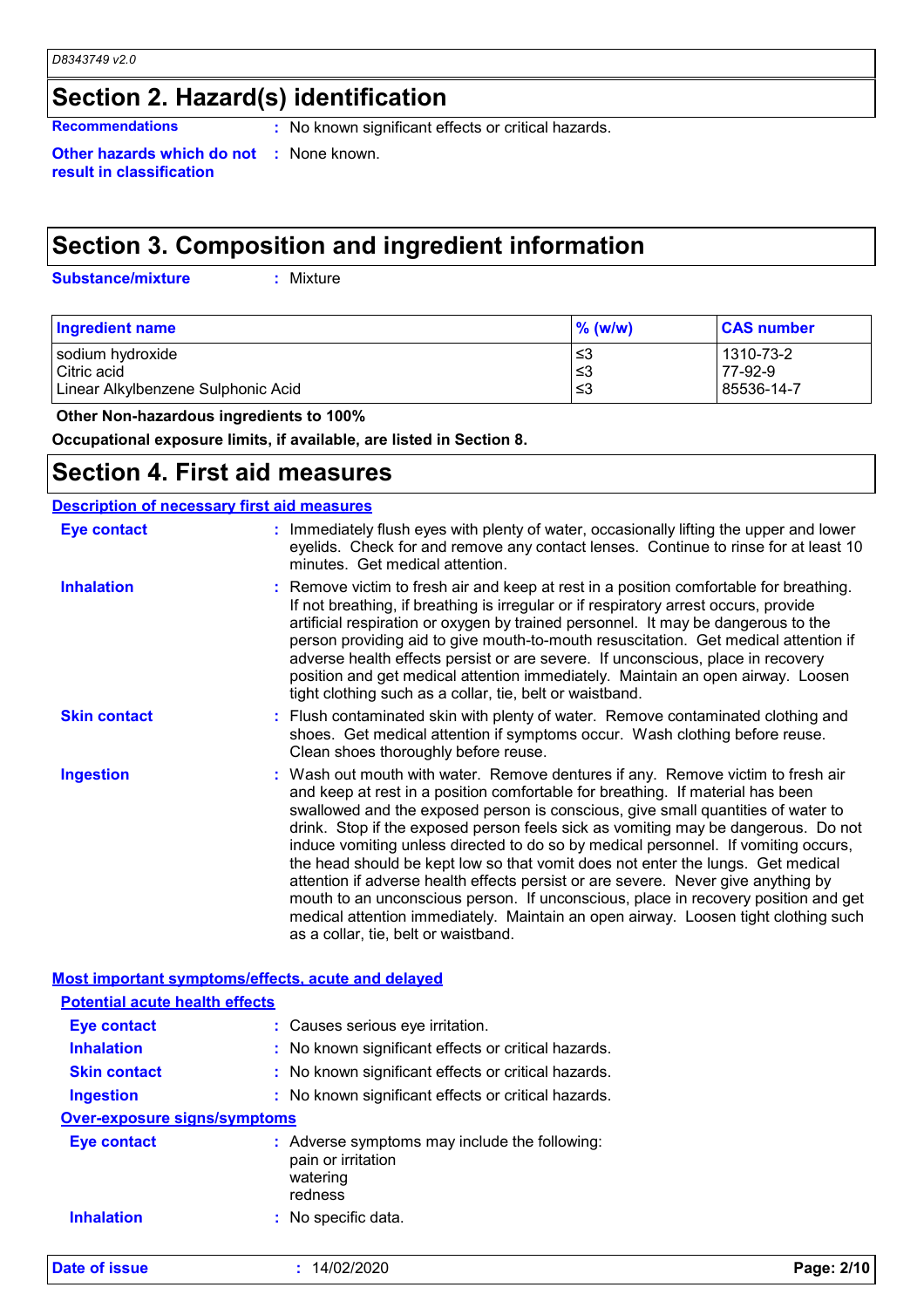# **Section 4. First aid measures**

| <b>Skin contact</b>               | : No specific data.                                                                                                                                                           |
|-----------------------------------|-------------------------------------------------------------------------------------------------------------------------------------------------------------------------------|
| <b>Ingestion</b>                  | : No specific data.                                                                                                                                                           |
|                                   |                                                                                                                                                                               |
|                                   | Indication of immediate medical attention and special treatment needed, if necessary                                                                                          |
| <b>Notes to physician</b>         | : Treat symptomatically. Contact poison treatment specialist immediately if large<br>quantities have been ingested or inhaled.                                                |
| <b>Specific treatments</b>        | : No specific treatment.                                                                                                                                                      |
| <b>Protection of first-aiders</b> | : No action shall be taken involving any personal risk or without suitable training. It<br>may be dangerous to the person providing aid to give mouth-to-mouth resuscitation. |

#### **See toxicological information (Section 11)**

### **Section 5. Fire-fighting measures**

| <b>Extinguishing media</b>                             |                                                                                                                                                                                                     |
|--------------------------------------------------------|-----------------------------------------------------------------------------------------------------------------------------------------------------------------------------------------------------|
| <b>Suitable extinguishing</b><br>media                 | : Use an extinguishing agent suitable for the surrounding fire.                                                                                                                                     |
| <b>Unsuitable extinguishing</b><br>media               | : None known.                                                                                                                                                                                       |
| <b>Specific hazards arising</b><br>from the chemical   | : No specific fire or explosion hazard.                                                                                                                                                             |
| <b>Hazardous thermal</b><br>decomposition products     | : Decomposition products may include the following materials:<br>carbon dioxide<br>carbon monoxide<br>metal oxide/oxides                                                                            |
| <b>Special protective actions</b><br>for fire-fighters | : Promptly isolate the scene by removing all persons from the vicinity of the incident if<br>there is a fire. No action shall be taken involving any personal risk or without<br>suitable training. |
| <b>Special protective actions</b><br>for fire-fighters | : Fire-fighters should wear appropriate protective equipment and self-contained<br>breathing apparatus (SCBA) with a full face-piece operated in positive pressure<br>mode.                         |

### **Section 6. Accidental release measures**

### **Personal precautions, protective equipment and emergency procedures**

| For non-emergency<br>personnel                        |  | : No action shall be taken involving any personal risk or without suitable training.<br>Evacuate surrounding areas. Keep unnecessary and unprotected personnel from<br>entering. Do not touch or walk through spilled material. Avoid breathing vapor or<br>mist. Provide adequate ventilation. Wear appropriate respirator when ventilation is<br>inadequate. Put on appropriate personal protective equipment. |
|-------------------------------------------------------|--|------------------------------------------------------------------------------------------------------------------------------------------------------------------------------------------------------------------------------------------------------------------------------------------------------------------------------------------------------------------------------------------------------------------|
| For emergency responders                              |  | : If specialized clothing is required to deal with the spillage, take note of any<br>information in Section 8 on suitable and unsuitable materials. See also the<br>information in "For non-emergency personnel".                                                                                                                                                                                                |
| <b>Environmental precautions</b>                      |  | : Avoid dispersal of spilled material and runoff and contact with soil, waterways,<br>drains and sewers. Inform the relevant authorities if the product has caused<br>environmental pollution (sewers, waterways, soil or air).                                                                                                                                                                                  |
| Methods and materials for containment and cleaning up |  |                                                                                                                                                                                                                                                                                                                                                                                                                  |

| <b>Small spill</b>                                                              | : Stop leak if without risk. Move containers from spill area. Dilute with water and mop |
|---------------------------------------------------------------------------------|-----------------------------------------------------------------------------------------|
|                                                                                 | up if water-soluble. Alternatively, or if water-insoluble, absorb with an inert dry     |
| material and place in an appropriate waste disposal container. Dispose of via a |                                                                                         |
|                                                                                 | licensed waste disposal contractor.                                                     |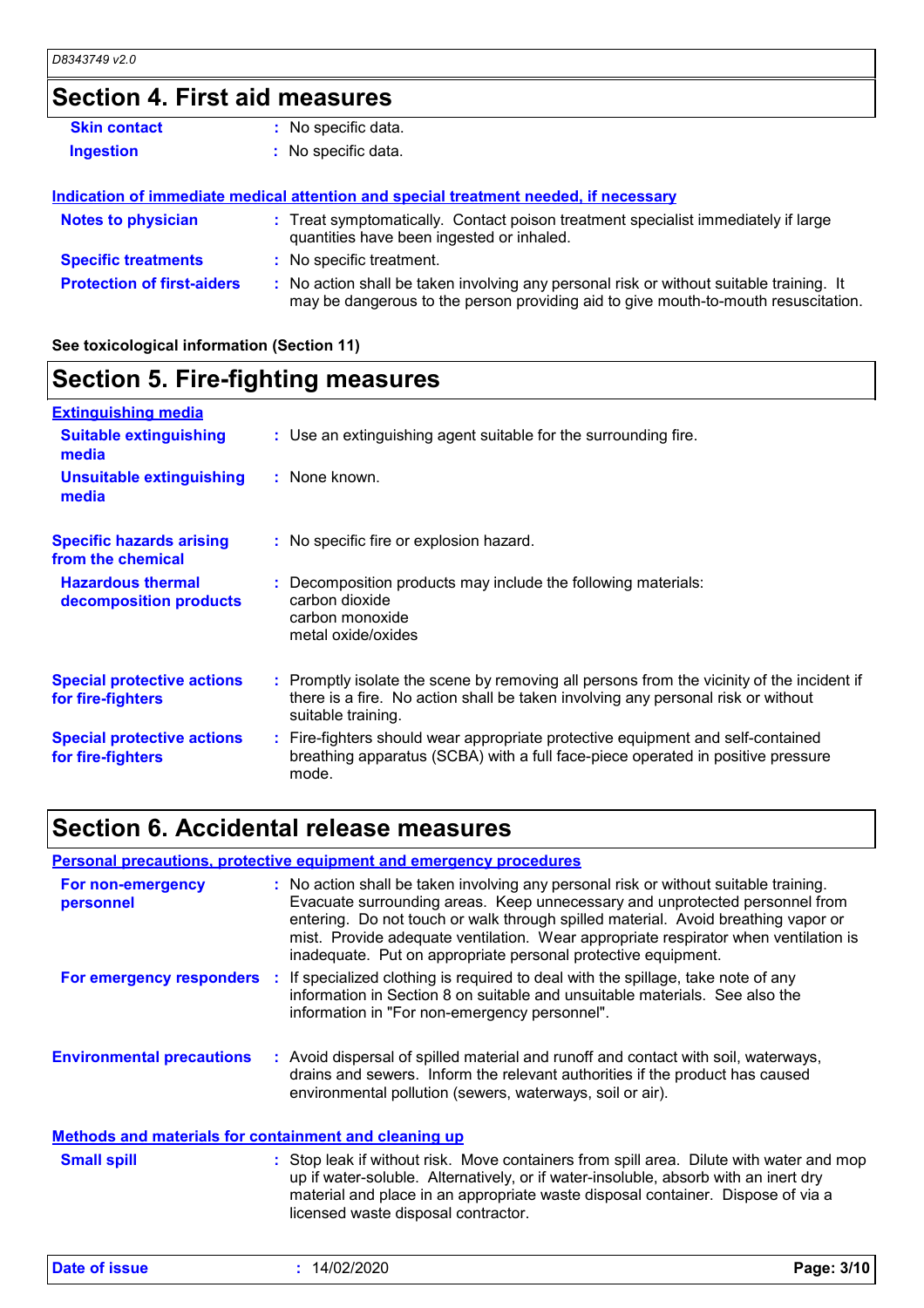# **Section 6. Accidental release measures**

**See Section 1 for emergency contact information. See Section 8 for information on appropriate personal protective equipment. See Section 13 for additional waste treatment information.**

### **Section 7. Handling and storage**

**Precautions for safe handling**

| <b>Protective measures</b>                                                       | : Put on appropriate personal protective equipment (see Section 8). Do not ingest.<br>Avoid contact with eyes, skin and clothing. Avoid breathing vapor or mist. Keep in<br>the original container or an approved alternative made from a compatible material,<br>kept tightly closed when not in use. Empty containers retain product residue and<br>can be hazardous. Do not reuse container.                                                                                                                                                                                                                                                                       |
|----------------------------------------------------------------------------------|-----------------------------------------------------------------------------------------------------------------------------------------------------------------------------------------------------------------------------------------------------------------------------------------------------------------------------------------------------------------------------------------------------------------------------------------------------------------------------------------------------------------------------------------------------------------------------------------------------------------------------------------------------------------------|
| <b>Advice on general</b><br>occupational hygiene                                 | : Eating, drinking and smoking should be prohibited in areas where this material is<br>handled, stored and processed. Workers should wash hands and face before<br>eating, drinking and smoking. Remove contaminated clothing and protective<br>equipment before entering eating areas. See also Section 8 for additional<br>information on hygiene measures.                                                                                                                                                                                                                                                                                                         |
| <b>Conditions for safe storage,</b><br>including any<br><b>incompatibilities</b> | : Do not store above the following temperature: $30^{\circ}$ C (86 $^{\circ}$ F). Store in accordance<br>with local regulations. Store in original container protected from direct sunlight in a<br>dry, cool and well-ventilated area, away from incompatible materials (see Section 10)<br>and food and drink. Keep container tightly closed and sealed until ready for use.<br>Containers that have been opened must be carefully resealed and kept upright to<br>prevent leakage. Do not store in unlabeled containers. Use appropriate<br>containment to avoid environmental contamination. See Section 10 for incompatible<br>materials before handling or use. |

### **Section 8. Exposure controls and personal protection**

#### **Control parameters**

**Australia**

### **Occupational exposure limits**

| <b>Ingredient name</b> | <b>Exposure limits</b>                                                                                                                                                                         |
|------------------------|------------------------------------------------------------------------------------------------------------------------------------------------------------------------------------------------|
| Sodium citrate         | DFG MAC-values list (Germany, 7/2017).<br>CEIL: $2 \text{ mg/m}^3$                                                                                                                             |
| sodium hydroxide       | Safe Work Australia (Australia, 4/2018).<br>PEAK: $2 \text{ mg/m}^3$                                                                                                                           |
| Citric acid            | DFG MAC-values list (Germany, 7/2017).<br>PEAK: 4 mg/m <sup>3</sup> , 4 times per shift, 15 minutes. Form:<br>inhalable fraction<br>TWA: 2 mg/m <sup>3</sup> 8 hours. Form: inhalable fraction |

#### **New Zealand**

**Occupational exposure limits : No exposure standard allocated.**

| Ingredient name  | <b>Exposure limits</b>                                                  |
|------------------|-------------------------------------------------------------------------|
| sodium hydroxide | NZ HSWA 2015 (New Zealand, 11/2017).<br>WES-Ceiling: $2 \text{ mg/m}^3$ |

**Date of issue :** 14/02/2020 **Page: 4/10**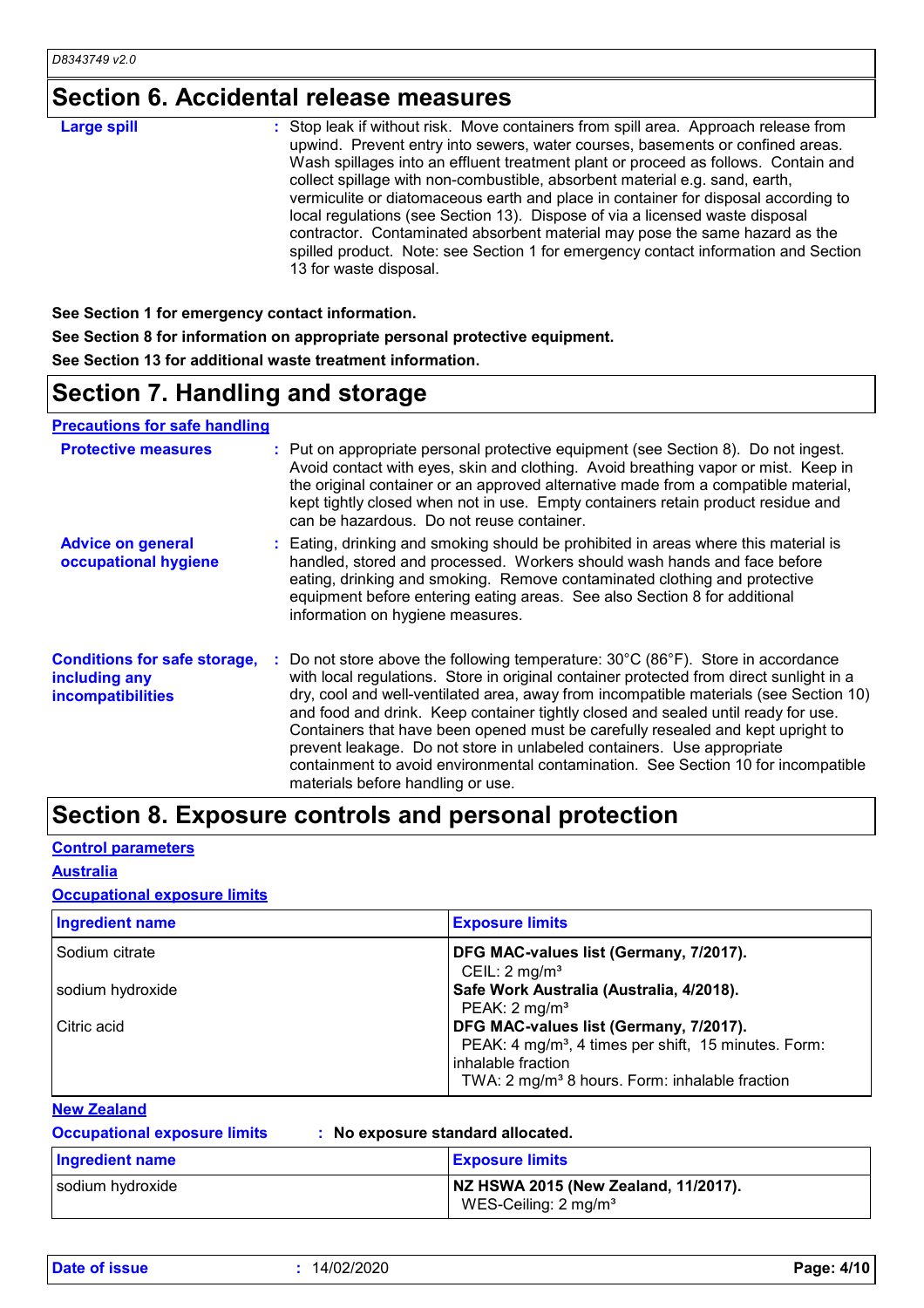# **Section 8. Exposure controls and personal protection**

| <b>Appropriate engineering</b>                   | : Good general ventilation should be sufficient to control worker exposure to airborne                                                                                                                                                                                                                                          |
|--------------------------------------------------|---------------------------------------------------------------------------------------------------------------------------------------------------------------------------------------------------------------------------------------------------------------------------------------------------------------------------------|
| <b>controls</b>                                  | contaminants.                                                                                                                                                                                                                                                                                                                   |
| <b>Environmental exposure</b><br><b>controls</b> | : Emissions from ventilation or work process equipment should be checked to ensure<br>they comply with the requirements of environmental protection legislation. In some<br>cases, fume scrubbers, filters or engineering modifications to the process<br>equipment will be necessary to reduce emissions to acceptable levels. |

| <b>Individual protection measures</b> |                                                                                                                                                                                                                                                                                                                                                                                                                          |
|---------------------------------------|--------------------------------------------------------------------------------------------------------------------------------------------------------------------------------------------------------------------------------------------------------------------------------------------------------------------------------------------------------------------------------------------------------------------------|
| <b>Hygiene measures</b>               | : Wash hands, forearms and face thoroughly after handling chemical products, before<br>eating, smoking and using the lavatory and at the end of the working period.<br>Appropriate techniques should be used to remove potentially contaminated clothing.<br>Wash contaminated clothing before reusing. Ensure that eyewash stations and<br>safety showers are close to the workstation location.                        |
| <b>Eye/face protection</b>            | Safety eyewear complying with an approved standard should be used when a risk<br>assessment indicates this is necessary to avoid exposure to liquid splashes, mists,<br>gases or dusts. If contact is possible, the following protection should be worn,<br>unless the assessment indicates a higher degree of protection: chemical splash<br>goggles.                                                                   |
| <b>Skin protection</b>                |                                                                                                                                                                                                                                                                                                                                                                                                                          |
| <b>Hand protection</b>                | : Considering the parameters specified by the glove manufacturer, check during use<br>that the gloves are still retaining their protective properties. It should be noted that<br>the time to breakthrough for any glove material may be different for different glove<br>manufacturers. In the case of mixtures, consisting of several substances, the<br>protection time of the gloves cannot be accurately estimated. |
| <b>Body protection</b>                | Personal protective equipment for the body should be selected based on the task<br>being performed and the risks involved and should be approved by a specialist<br>before handling this product.                                                                                                                                                                                                                        |
| <b>Other skin protection</b>          | : Appropriate footwear and any additional skin protection measures should be<br>selected based on the task being performed and the risks involved and should be<br>approved by a specialist before handling this product.                                                                                                                                                                                                |
| <b>Respiratory protection</b>         | Based on the hazard and potential for exposure, select a respirator that meets the<br>appropriate standard or certification. Respirators must be used according to a<br>respiratory protection program to ensure proper fitting, training, and other important<br>aspects of use.                                                                                                                                        |

# **Section 9. Physical and chemical properties**

| <b>Appearance</b>                               |                                                          |
|-------------------------------------------------|----------------------------------------------------------|
| <b>Physical state</b>                           | : Liquid. [Clear.]                                       |
| <b>Color</b>                                    | $:$ Clear.                                               |
| <b>Odor</b>                                     | : Apple-like.                                            |
| <b>Odor threshold</b>                           | : Not available.                                         |
| рH                                              | : 2.7 to 3.3 [Conc. $%$ w/w): 100%]                      |
| <b>Melting point</b>                            | $:$ Not available.                                       |
|                                                 |                                                          |
| <b>Boiling point</b>                            | : Not available.                                         |
| <b>Flash point</b>                              | : Closed cup: $>93.3^{\circ}$ C ( $>199.9^{\circ}$ F)    |
| <b>Evaporation rate</b>                         | : Not available.                                         |
| <b>Flammability (solid, gas)</b>                | $:$ Not available.                                       |
| Lower and upper explosive<br>(flammable) limits | $:$ Not available.                                       |
| <b>Vapor pressure</b>                           | $:$ Not available.                                       |
| <b>Vapor density</b>                            | $:$ Not available.                                       |
| <b>Relative density</b>                         | Not available.                                           |
| <b>Solubility</b>                               | : Easily soluble in the following materials: cold water. |

**Date of issue :** 14/02/2020 **Page: 5/10**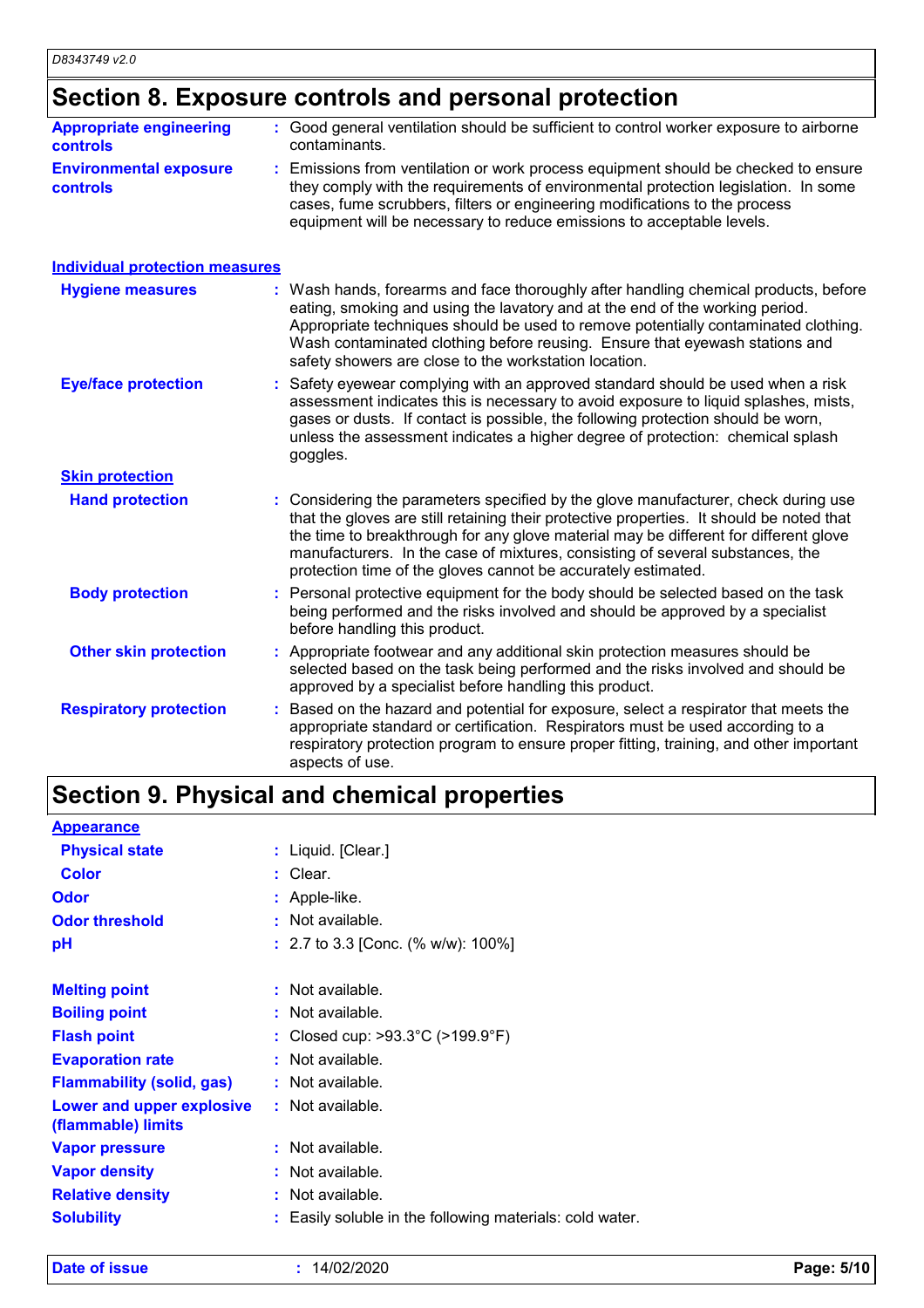# **Section 9. Physical and chemical properties**

| <b>Solubility in water</b>                        | : Not available. |  |
|---------------------------------------------------|------------------|--|
| <b>Partition coefficient: n-</b><br>octanol/water | : Not available. |  |
| <b>Auto-ignition temperature</b>                  | : Not available. |  |
| <b>Decomposition temperature</b>                  | : Not available. |  |
| <b>Viscosity</b>                                  | : Not available. |  |
| Flow time (ISO 2431)                              | : Not available. |  |

# **Section 10. Stability and reactivity**

| <b>Reactivity</b>                                   | : No specific test data related to reactivity available for this product or its ingredients.              |
|-----------------------------------------------------|-----------------------------------------------------------------------------------------------------------|
| <b>Chemical stability</b>                           | : The product is stable.                                                                                  |
| <b>Possibility of hazardous</b><br><b>reactions</b> | : Under normal conditions of storage and use, hazardous reactions will not occur.                         |
| <b>Conditions to avoid</b>                          | : No specific data.                                                                                       |
| <b>Incompatible materials</b>                       | : No specific data.                                                                                       |
| <b>Hazardous decomposition</b><br>products          | : Under normal conditions of storage and use, hazardous decomposition products<br>should not be produced. |

## **Section 11. Toxicological information**

### **Information on toxicological effects**

#### **Acute toxicity**

| <b>Product/ingredient name</b>                                           | Result                              | <b>Species</b>      | <b>Dose</b>                              | <b>Exposure</b> |
|--------------------------------------------------------------------------|-------------------------------------|---------------------|------------------------------------------|-----------------|
| I Sodium citrate<br>Citric acid<br>Linear Alkylbenzene<br>Sulphonic Acid | LD50 Oral<br>LD50 Oral<br>LD50 Oral | Rat<br>Rat<br>l Rat | >5000 mg/kg<br>11700 mg/kg<br>1470 mg/kg |                 |

### **Conclusion/Summary :** Based on available data, the classification criteria are not met.

#### **Irritation/Corrosion**

| <b>Product/ingredient name</b>        | <b>Result</b>            | <b>Species</b> | <b>Score</b> | <b>Exposure</b> | <b>Observation</b> |
|---------------------------------------|--------------------------|----------------|--------------|-----------------|--------------------|
| sodium hydroxide                      | Eyes - Severe irritant   | Monkey         |              | 24 hours 1      |                    |
|                                       |                          |                |              | <b>Percent</b>  |                    |
|                                       | Eyes - Mild irritant     | Rabbit         |              | 400             |                    |
|                                       |                          |                |              | Micrograms      |                    |
|                                       | Eyes - Severe irritant   | Rabbit         |              | 24 hours 50     |                    |
|                                       |                          |                |              | Micrograms      |                    |
|                                       | Eyes - Severe irritant   | Rabbit         |              | 1 Percent       |                    |
|                                       | Eyes - Severe irritant   | Rabbit         |              | I0.5 minutes    |                    |
|                                       |                          |                |              | 1 milligrams    |                    |
|                                       | Skin - Mild irritant     | <b>Human</b>   |              | 24 hours 2      |                    |
|                                       |                          |                |              | <b>Percent</b>  |                    |
|                                       | Skin - Severe irritant   | Rabbit         |              | 24 hours 500    |                    |
|                                       |                          |                |              | milligrams      |                    |
| Citric acid                           | Eyes - Severe irritant   | Rabbit         |              | 24 hours 750    |                    |
|                                       |                          |                |              | Micrograms      |                    |
|                                       | Skin - Mild irritant     | Rabbit         |              | 24 hours 500    |                    |
|                                       |                          |                |              | milligrams      |                    |
| Linear Alkylbenzene<br>Sulphonic Acid | Eyes - Moderate irritant | Rabbit         |              | I0.1 Mililiters |                    |
|                                       | Skin - Severe irritant   | Rabbit         |              | 0.5 Mililiters  |                    |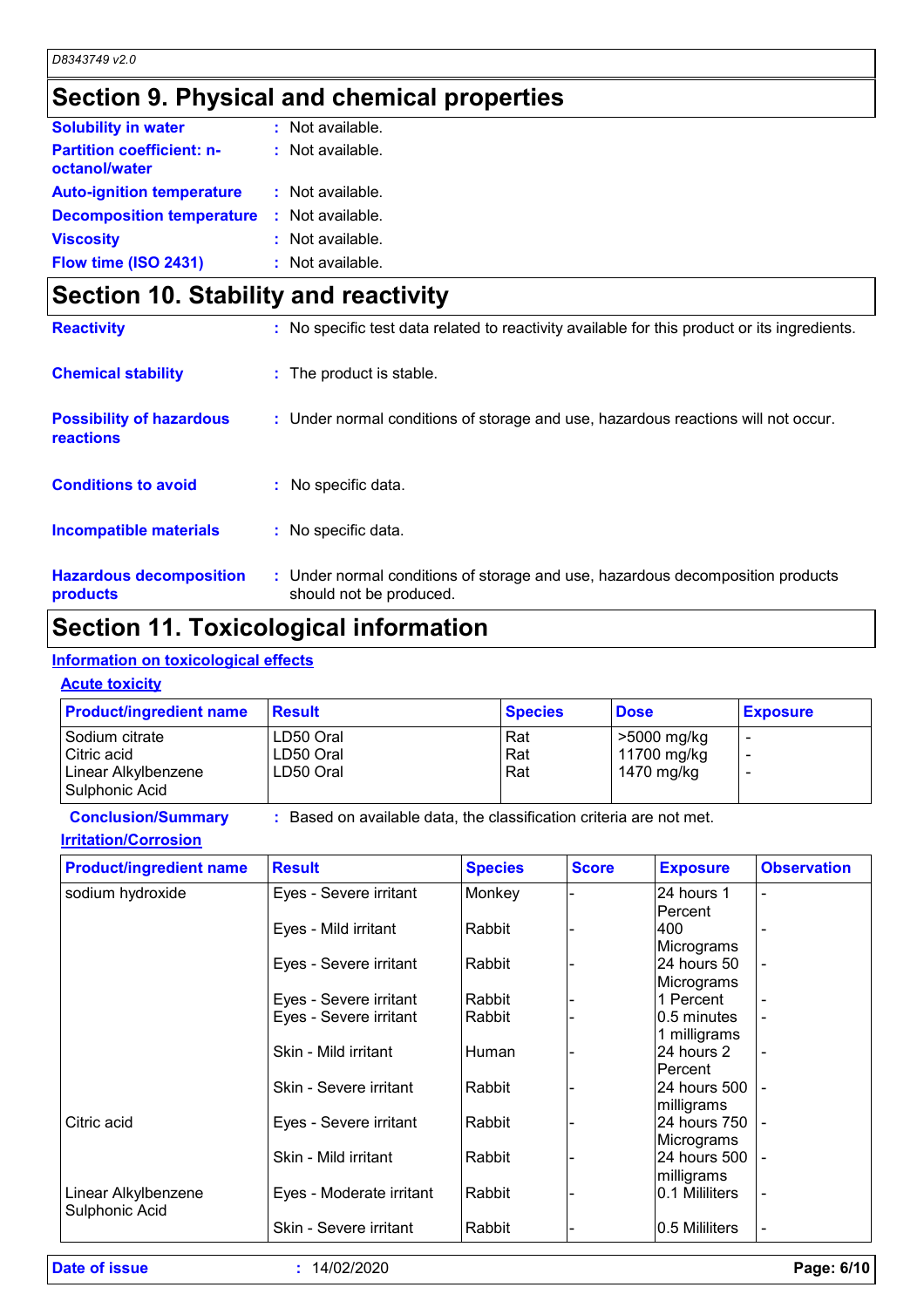# **Section 11. Toxicological information**

| <b>Conclusion/Summary</b>                                                            |                                                                                          |
|--------------------------------------------------------------------------------------|------------------------------------------------------------------------------------------|
| <b>Skin</b>                                                                          | : Based on available data, the classification criteria are not met.                      |
| <b>Eyes</b>                                                                          | Based on Calculation method: Causes serious eye irritation.                              |
| <b>Respiratory</b>                                                                   | : Based on available data, the classification criteria are not met.                      |
| <b>Sensitization</b>                                                                 |                                                                                          |
| Not available.                                                                       |                                                                                          |
| <b>Conclusion/Summary</b>                                                            |                                                                                          |
| <b>Skin</b>                                                                          | : Based on available data, the classification criteria are not met.                      |
| <b>Respiratory</b>                                                                   | : Based on available data, the classification criteria are not met.                      |
| <b>Mutagenicity</b>                                                                  |                                                                                          |
| Not available.                                                                       |                                                                                          |
| <b>Conclusion/Summary</b>                                                            | : Based on available data, the classification criteria are not met.                      |
| <b>Carcinogenicity</b>                                                               |                                                                                          |
| Not available.                                                                       |                                                                                          |
| <b>Conclusion/Summary</b>                                                            | : Based on available data, the classification criteria are not met.                      |
| <b>Reproductive toxicity</b>                                                         |                                                                                          |
| Not available.                                                                       |                                                                                          |
| <b>Conclusion/Summary</b>                                                            | : Based on available data, the classification criteria are not met.                      |
| <b>Teratogenicity</b>                                                                |                                                                                          |
| Not available.                                                                       |                                                                                          |
|                                                                                      |                                                                                          |
| <b>Conclusion/Summary</b><br><b>Specific target organ toxicity (single exposure)</b> | : Based on available data, the classification criteria are not met.                      |
| Not available.                                                                       |                                                                                          |
|                                                                                      |                                                                                          |
| Specific target organ toxicity (repeated exposure)<br>Not available.                 |                                                                                          |
|                                                                                      |                                                                                          |
| <b>Aspiration hazard</b>                                                             |                                                                                          |
| Not available.                                                                       |                                                                                          |
|                                                                                      |                                                                                          |
| <b>Information on the likely</b><br>routes of exposure                               | : Not available.                                                                         |
| <b>Potential acute health effects</b>                                                |                                                                                          |
| <b>Eye contact</b>                                                                   | : Causes serious eye irritation.                                                         |
| <b>Inhalation</b>                                                                    | No known significant effects or critical hazards.                                        |
| <b>Skin contact</b>                                                                  | No known significant effects or critical hazards.                                        |
| <b>Ingestion</b>                                                                     | No known significant effects or critical hazards.                                        |
|                                                                                      |                                                                                          |
|                                                                                      | <b>Symptoms related to the physical, chemical and toxicological characteristics</b>      |
| <b>Eye contact</b>                                                                   | : Adverse symptoms may include the following:                                            |
|                                                                                      | pain or irritation<br>watering                                                           |
|                                                                                      | redness                                                                                  |
| <b>Inhalation</b>                                                                    | : No specific data.                                                                      |
| <b>Skin contact</b>                                                                  | : No specific data.                                                                      |
| <b>Ingestion</b>                                                                     | : No specific data.                                                                      |
|                                                                                      | Delayed and immediate effects and also chronic effects from short and long term exposure |

#### **Short term exposure**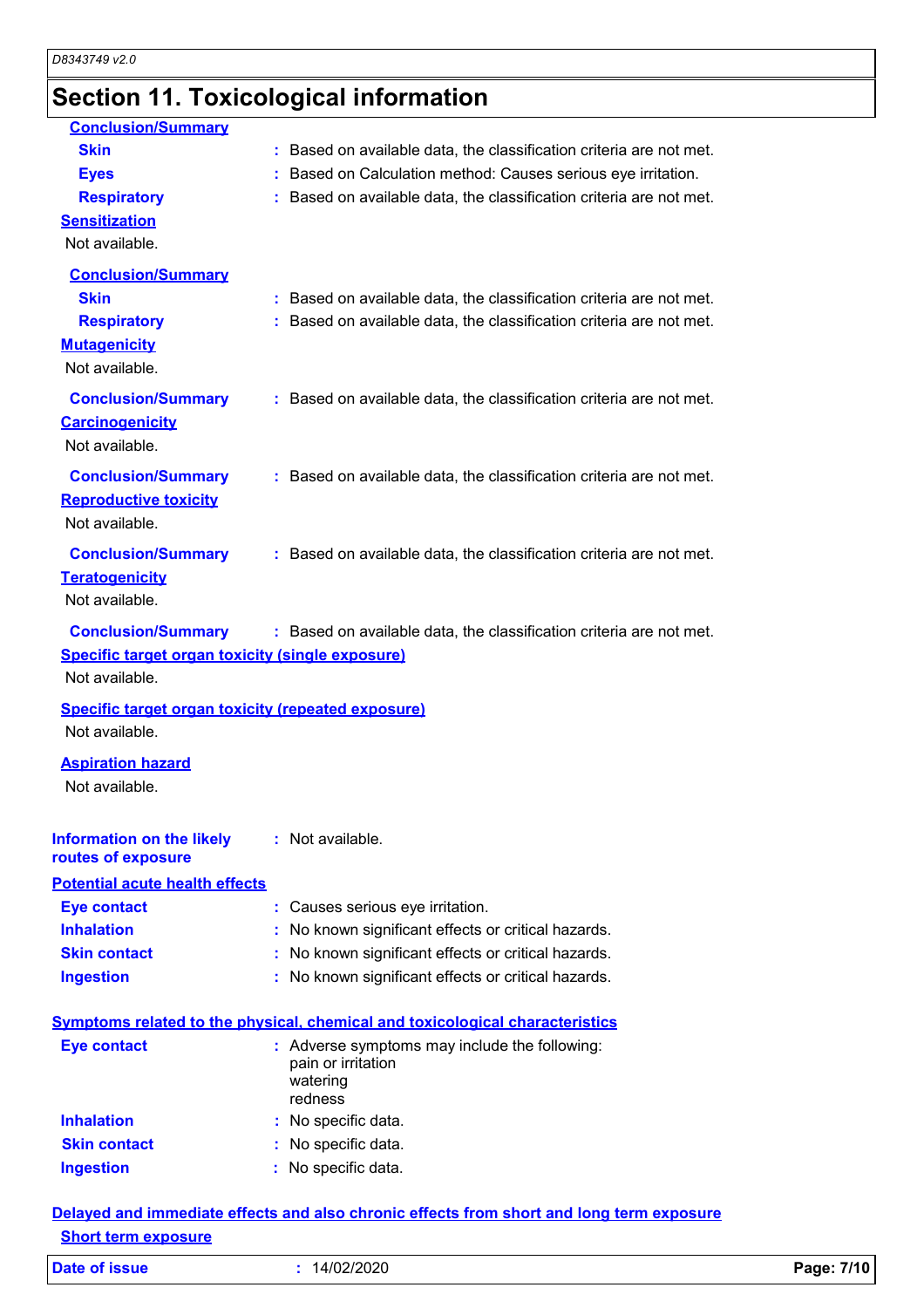### **Section 11. Toxicological information**

| <b>Potential immediate</b><br>effects             | $:$ Not available.                                                  |
|---------------------------------------------------|---------------------------------------------------------------------|
| <b>Potential delayed effects : Not available.</b> |                                                                     |
| Long term exposure                                |                                                                     |
| <b>Potential immediate</b><br><b>effects</b>      | $:$ Not available.                                                  |
| <b>Potential delayed effects : Not available.</b> |                                                                     |
| <b>Potential chronic health effects</b>           |                                                                     |
| Not available.                                    |                                                                     |
| <b>Conclusion/Summary</b>                         | : Based on available data, the classification criteria are not met. |
| <b>General</b>                                    | : No known significant effects or critical hazards.                 |
| <b>Carcinogenicity</b>                            | : No known significant effects or critical hazards.                 |
| <b>Mutagenicity</b>                               | : No known significant effects or critical hazards.                 |
| <b>Teratogenicity</b>                             | : No known significant effects or critical hazards.                 |
| <b>Developmental effects</b>                      | : No known significant effects or critical hazards.                 |
| <b>Fertility effects</b>                          | : No known significant effects or critical hazards.                 |
|                                                   |                                                                     |

#### **Numerical measures of toxicity**

**Acute toxicity estimates**

Not available.

## **Section 12. Ecological information**

#### **Toxicity**

| <b>Product/ingredient name</b> | <b>Result</b>                                                     | <b>Species</b>                                      | <b>Exposure</b> |  |
|--------------------------------|-------------------------------------------------------------------|-----------------------------------------------------|-----------------|--|
| Sodium citrate                 | Acute EC50 735.54 mg/l Fresh water                                | Crustaceans - Ceriodaphnia<br>dubia - Neonate       | 48 hours        |  |
| Citric acid                    | Acute LC50 160000 µg/l Marine water                               | Crustaceans - Carcinus maenas   48 hours<br>- Adult |                 |  |
| <b>Conclusion/Summary</b>      | Based on available data, the classification criteria are not met. |                                                     |                 |  |

#### **Persistence and degradability**

**Conclusion/Summary :** The surfactant(s) contained in this preparation complies(comply) with the biodegradability criteria as laid down in Regulation (EC) No.648/2004 on detergents. Data to support this assertion are held at the disposal of the competent authorities of the Member States and will be made available to them, at their direct request or at the request of a detergent manufacturer.

#### **Bioaccumulative potential**

| <b>Product/ingredient name</b>                       | <u>l LoqP<sub>ow</sub></u> | <b>BCF</b> | <b>Potential</b> |
|------------------------------------------------------|----------------------------|------------|------------------|
| Citric acid<br>Linear Alkylbenzene<br>Sulphonic Acid | $-1.8$<br>3.2              |            | low<br>low       |

| <b>Mobility in soil</b>                                              |                  |
|----------------------------------------------------------------------|------------------|
| <b>Soil/water partition</b><br><b>coefficient</b> (K <sub>oc</sub> ) | : Not available. |

**Other adverse effects** : No known significant effects or critical hazards.

**Date of issue :** 14/02/2020 **Page: 8/10**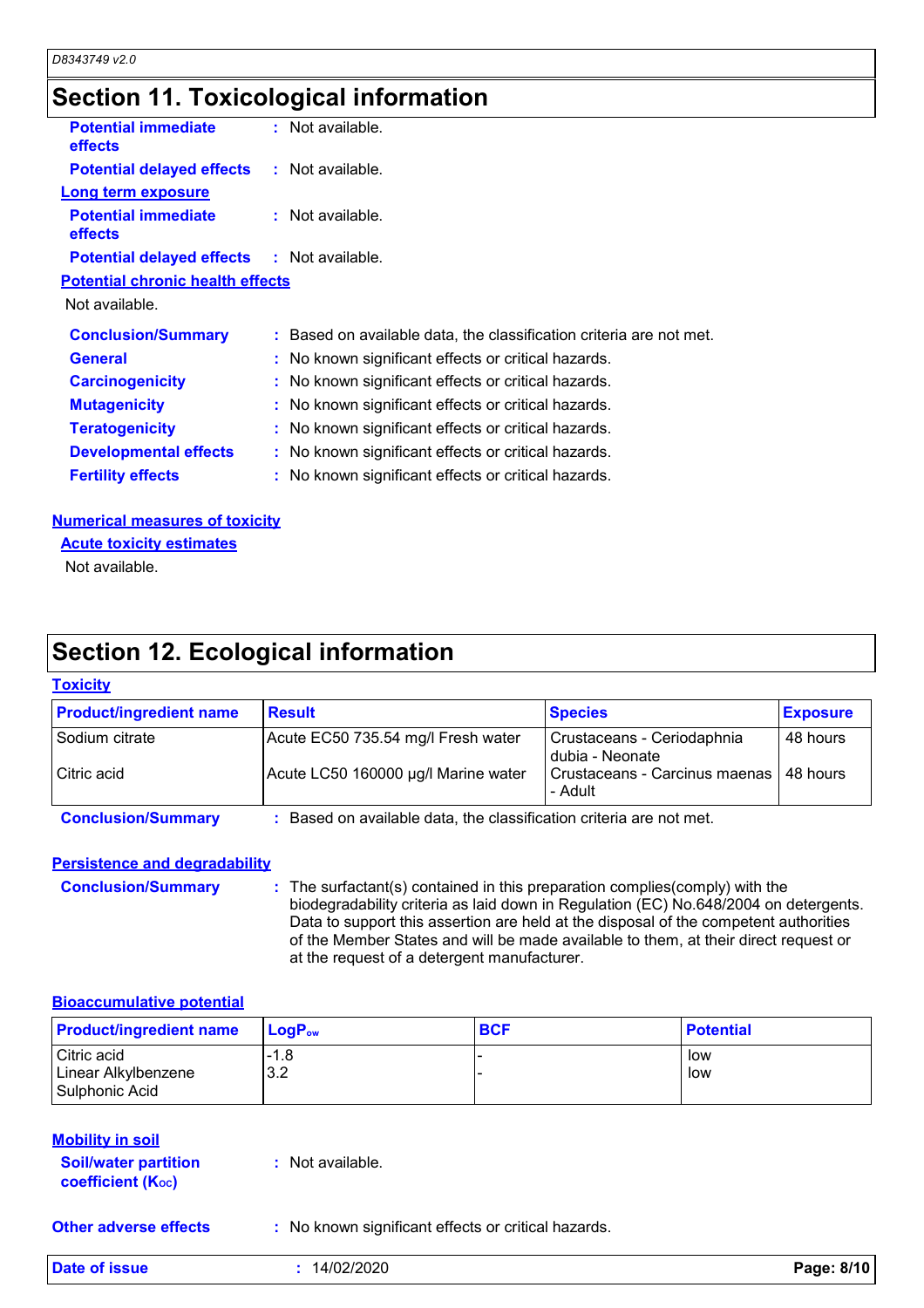### **Section 13. Disposal considerations**

The generation of waste should be avoided or minimized wherever possible. Disposal of this product, solutions and any by-products should at all times comply with the requirements of environmental protection and waste disposal legislation and any regional local authority requirements. Dispose of surplus and nonrecyclable products via a licensed waste disposal contractor. Waste should not be disposed of untreated to the sewer unless fully compliant with the requirements of all authorities with jurisdiction. Waste packaging should be recycled. Incineration or landfill should only be considered when recycling is not feasible. This material and its container must be disposed of in a safe way. Care should be taken when handling emptied containers that have not been cleaned or rinsed out. Empty containers or liners may retain some product residues. Avoid dispersal of spilled material and runoff and contact with soil, waterways, drains and sewers. **Disposal methods :**

### **Section 14. Transport information**

|                                      | <b>ADG</b>               | <b>ADR/RID</b> | <b>IMDG</b>    | <b>IATA</b>    |
|--------------------------------------|--------------------------|----------------|----------------|----------------|
| <b>UN number</b>                     | Not regulated.           | Not regulated. | Not regulated. | Not regulated. |
| <b>UN proper</b><br>shipping name    |                          |                |                |                |
| <b>Transport hazard</b><br>class(es) | $\overline{\phantom{a}}$ |                | -              |                |
| <b>Packing group</b>                 | $\overline{\phantom{a}}$ |                | -              |                |
| <b>Environmental</b><br>hazards      | No.                      | No.            | No.            | No.            |

**Special precautions for user Transport within user's premises:** always transport in closed containers that are **:** upright and secure. Ensure that persons transporting the product know what to do in the event of an accident or spillage.

**Transport in bulk according to Annex II of MARPOL and the IBC Code :** Not available.

### **Section 15. Regulatory information**

**Standard Uniform Schedule of Medicine and Poisons**

Not Scheduled

**Model Work Health and Safety Regulations - Scheduled Substances**

No listed substance

| <b>Australia inventory (AICS)</b>                           | : All components are listed or exempted.               |
|-------------------------------------------------------------|--------------------------------------------------------|
| <b>New Zealand Inventory of</b><br><b>Chemicals (NZIoC)</b> | : All components are listed or exempted.               |
| <b>HSNO Group Standard</b><br><b>HSNO Approval Number</b>   | : Cleaning Products (Subsidiary hazard)<br>: HSR002530 |